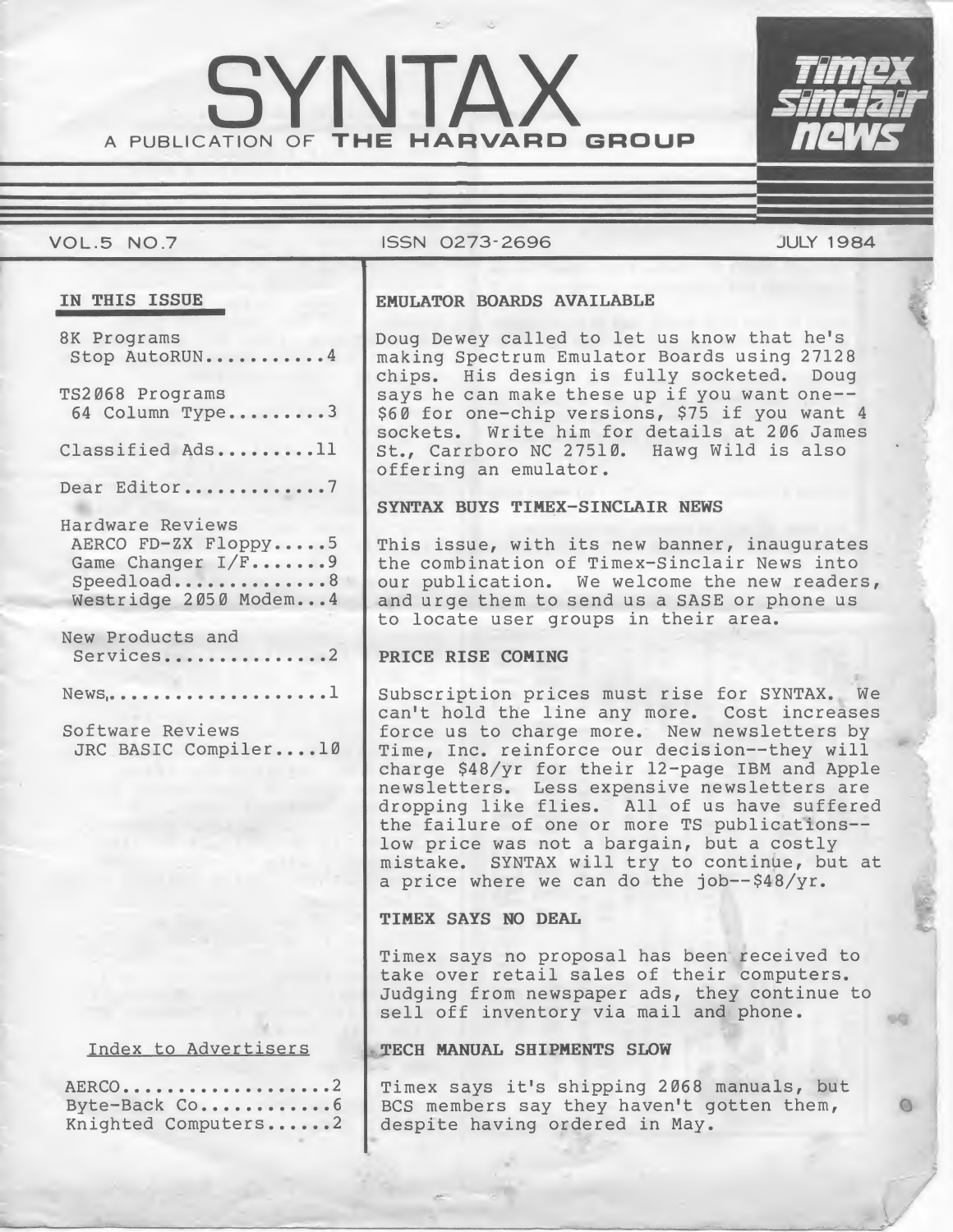#### IT'S HERE ........Finally !!!

MODEL 2050 Modem (formerly TS2050) Comes with Smart I Software on cassette for TS206B, TS1000, and TS1500. IT'S HERE<br>MODEL 2050 Modem (former)<br>MODEL 2050 Modem (former)<br>Software on cassette for<br>COMPUSERVE STARTER KIT In<br>3 ring binder with instru<br>SAKATA 13" SC100 COLOR MO<br>BMC 12" Green Screen Moni --------------NOW ONLY \$119.00

COMPUSERVE STARTER KIT Includes 5 hrs. connect time and 3 ring binder with instructions---------NOW ONLY \$29.95

SAKATA 13" SC100 COLOR MONITOR - NOW ONLY------ \$269.00 BMC 12" Green Screen Monitor ---------NOW ONLY \$89.00

RITEMAN PRINTER - 120CPS, <sup>9</sup> Print Styles, 9X9 Dot Matrix, ribbon and print head are user replaceable. Reg. \$349.95--------------------------------NOW ONLY \$299.95. AERCO Centronics Par. interface with driver software -NONONLY \$ 64.95

Shipping & Handling - Monitor \$7.50 — All others \$3.00

Mail Order To: Knighted Computers, 707 Highland St., Fulton, NY 13069 (315)593-8219

NY Residents Add 71 Sales Tax.



#### NEW PRODUCTS AND SERVICES

AFR Software announces ZX81 Appointment Calendar, a time management programn for 16-64K ZX/TS machines. Holds 30 appointments in 16K, 100 in 32K, 180 in 48K, or 250 in 64K. Each appointment record holds 220 characters. Features include enter, search/ check, change, save, clear, and<br>print. \$10 for cassette with \$10 for cassette with instructions, from AFR Software, 1605 Penna. Ave. #204, Miami Beach, FL 33139 305/531-6464.

Zebra Systems Inc. now operates a computerized bulletin board system for Timex/Sinclair users. Features include a general message board, special boards for ZX/TS and TS2068 users, user-to-user private mail, shop-at-home services from Zebra Systems, and news messages. systems, and news messages. Be<br>of all, it's all free. You pay only for the phone call to 212/296-2229. You need a modem (Byte-Back MD or TS2 050) to call bulletin boards. Service provided by Zebra Systems Inc., 78-06 Jamaica Ave., Woodhaven, NY 11421 212/296-2385.

Soft Images now sells the 1983 cumulative edition of LAMP (Litera ture Analysis of Microcomputer Publications), marking the first complete year of publication for<br>this international index. A this international index. bimonthly journal, LAMP presently indexes 130 periodicals dealing exclusively with microcomputers. The annual cumulative edition comes in two volumes and encompasses thousands of subject and author entries. It is available to nonsubscribers at \$69.95, or \$39.95 for subscribers (subscription is<br>\$89.95/year). Contact LAMP/Soft Contact LAMP/Soft Images, 200 Route 17, Mahwah, NJ 07430 800/526-9042.

## WHEN WRITING TO VENDORS...

Mention SYNTAX. We can't grow without you.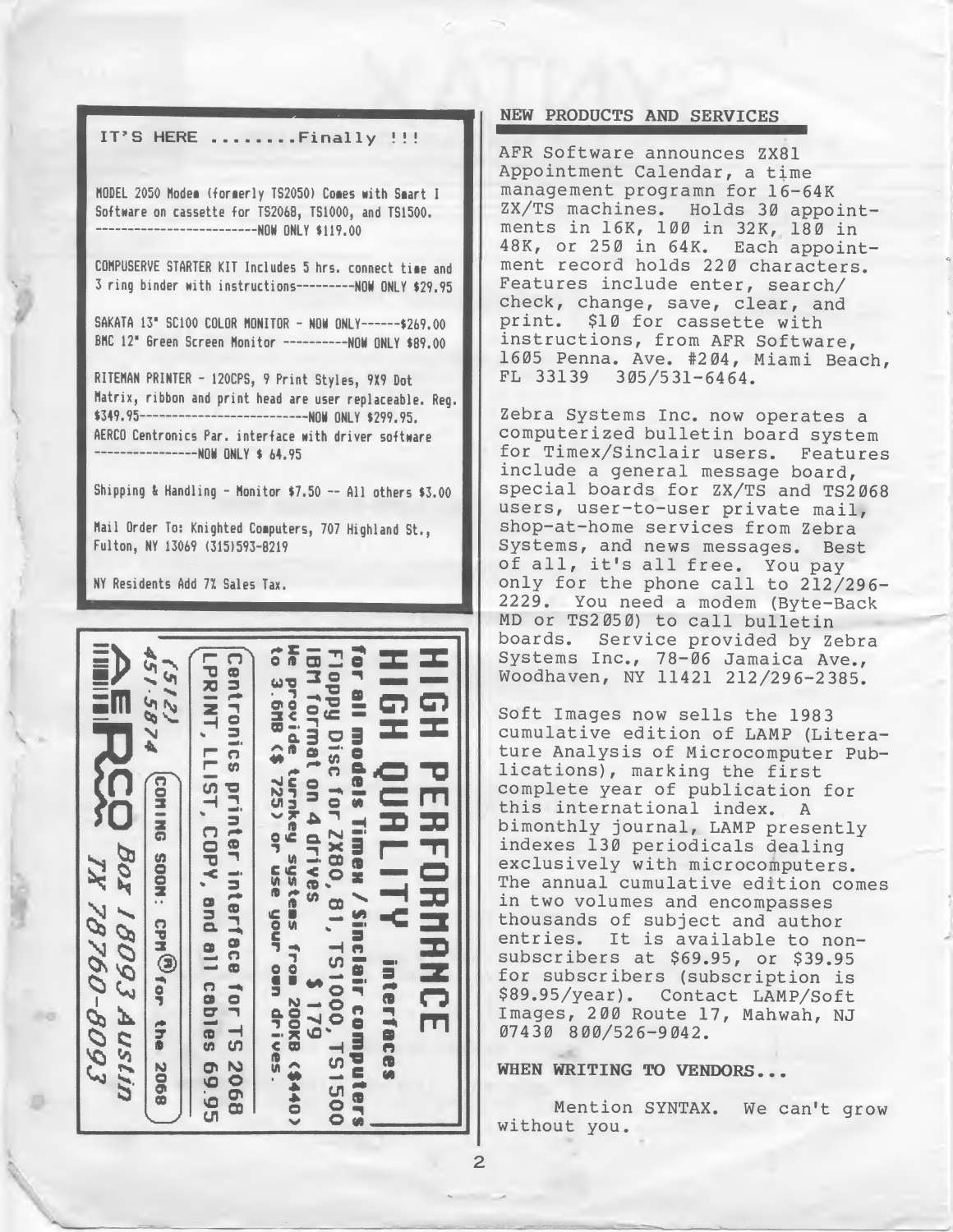#### 64 COLUMN TYPE—TS2068

This program allows you to type a full screen (24 lines by 64<br>characters) on your TS2068. It's characters) on your TS2068. primarily in BASIC, so it runs rather slow and will not keep up with most typists. COPYing the screen will print only every other character (the ones in display file 1), because the ROM routines do not support 64 column mode.

U\$ holds the machine code to clear display file <sup>2</sup> and rearrange memory so that display file <sup>2</sup> can be used. Variables A-F get values 10-15 to assist in hexidecimal translation (because VAL("A")=10 if variable <sup>A</sup> equals 10).

Lines 90 and <sup>95</sup> establish characters for the normal cursor (wide vertical bar), inverse video cursor (narrow vertical bar) and caps locked cursor (inverse C). The cursor for inverse video caps locked is <sup>a</sup> normal C.

Variable DF contains the address of the current print position, and alternates from display file <sup>1</sup> to <sup>2</sup> and back. <sup>D</sup> (in line 25) counts through the <sup>8</sup> scan lines in each character as it prints. <sup>B</sup> is the print line number; <sup>C</sup> is the column number, and S is the starting address of the<br>character set. I is the inverse I is the inverse video flag.

This program makes use of techniques explained in "Recipes for 2068 Advanced Video" (SYNTAX Feb'84). Further information appears in the TS2068 Technical Reference Manual (review in SYNTAX Jun'84) available from Timex.

Lloyd Painter, Quakertown, PA

5 REM BASIC 54-COLUMN 1998<br>10 GO TO 40<br>15 REM BAINT CHRARACTER 20 LET 5=15616+8\*(K-32)<br>25 FOR D=DF TO DF+1792 STEP 25 6 30 POKE D, ABS (I-PEEK S): LET 38 FORE D, ADD (1-FEER S): EE!<br>55 NEXT D: RETURN<br>40 IF PEEK 23746=128 THEN GO T<br>0 100

REM SET ENHANCED UIDEO 45 70 FOR N=2 TO LEN U\$-1 STEP 2<br>75 poke u,15\*val u\$(n)+val u\$(<br>1)  $N+1$ .<br>80 LET U=U+1: NEXT N<br>85 RANDOMIZE USR 63218<br>95 POKE A,248: POKE (A+8),255–<br>85 POKE A,248: POKE (A+8),255: NE<br>EK (A+16): POKE (A+16),255: NE PEEK Tä ХT 100 ON ERR GO TO 9990<br>105 OUT 255,14<br>110 LET DF=16384: LET B=24: LET<br>0=65<u>: LET I=0</u> 115 REM PRINT CURSOR 5-63256+8\* (PEEK 23658=8 LET<br>) sub 120 GO<sup>T</sup> 125 REM **REM** 130 LET R=CODE INKEY\$<br>135 IF K=0 THEN GO TO 130 135 IF K=<mark>0 Then Go To 130</mark><br>140 Rem <mark>Set Reset Cars Lock</mark><br>145 IF K=<mark>5 Then Poke 2365</mark>8, THEN POKE 23658, 8% (P) EĒK  $23658 = 0$ 150 REM BET RESET INVERSE VIDEO 155 TE K=5 THEN LET I=255<br>TE K=4 THEN LET I=0 160 165 REM DELETE<br>170 IF K=12 THE K=12 THEN GO TO 250 170 IF K=<mark>12 Then G</mark><br>175 Rem <del>Sharat</del>ier? KK32 OR KY122 THEN GO 180 TF T0 115 REM <mark>PEINT</mark><br>GO SUB 15<br>GO TO 115 185 15: IF B=1 AND C=2 T 190 HEN GO 195 REM NEXT SPACE<br>200 LET DF=DF+8192\*(DF<22528)-8 200 LET DF=DF<br>191# (DF>24575) UPI)<br>LET<br>IF ( 205 ) LET C=C-1<br>IF C>1 THEN GO TO 115<br>IF C=1 THEN GO TO 230 10105<br>10115<br>1011  $EFT$   $B=B-1$ :<br> $G0$   $T0$   $115$ LET  $C = 64$ 225<br>230 <u>LET</u> L=DF-256\*INT (DF/256)<br>L<>0 THEN GO TO 115 ÏĒ  $235$ <br> $240$ LET DF=DF<br>GO TO 115  $DF = DF + 1792$ 245 250<br>255 REM REIGE<br>LET S=15616\*(I=0)+63272\*(I= 255) GO SUB 25 260 265<br>270 REM BACK SPACE IF B=24 AND C=65 THEN GO TO 115 275 IF CK65 THEN GO TO 285  $\begin{bmatrix} 1 \ \overline{1} \ \overline{2} \ \overline{1} \ \overline{1} \ \overline{1} \ \overline{1} \ \overline{1} \ \overline{1} \ \overline{1} \ \overline{1} \ \overline{1} \ \overline{1} \ \overline{1} \ \overline{1} \ \overline{1} \ \overline{1} \ \overline{1} \ \overline{1} \ \overline{1} \ \overline{1} \ \overline{1} \ \overline{1} \ \overline{1} \ \overline{1} \ \overline{1} \ \overline{1} \ \overline{1} \ \overline{1} \ \overline{1} \ \overline{1} \ \$ C=1: LET B=B+1<br>>>1 THEN GO TO 305  $\bar{2}8\bar{0}$  $C>1$ 285 285 IFT DII HEEN GU TU GOS<br>295 LET LEDF-2558INT (DF/256)<br>295 IF Led THEN GO TO 305<br>300 LET DF-DF-1792 LET D=0+1<br>LET D=0+1<br>LET DF=DF-8192\*(DF>24575)+8<br>(DF<22528) 305 310 191¥(DF(22528)<br>\_315 GO\_TO 115 9989 STOP<br>9990 OUT 255,128<br>9991 RANDOMIZE US<br>9992 ON ERR RESET USR 63206 SYNTACTIC SUM: 36153, T52068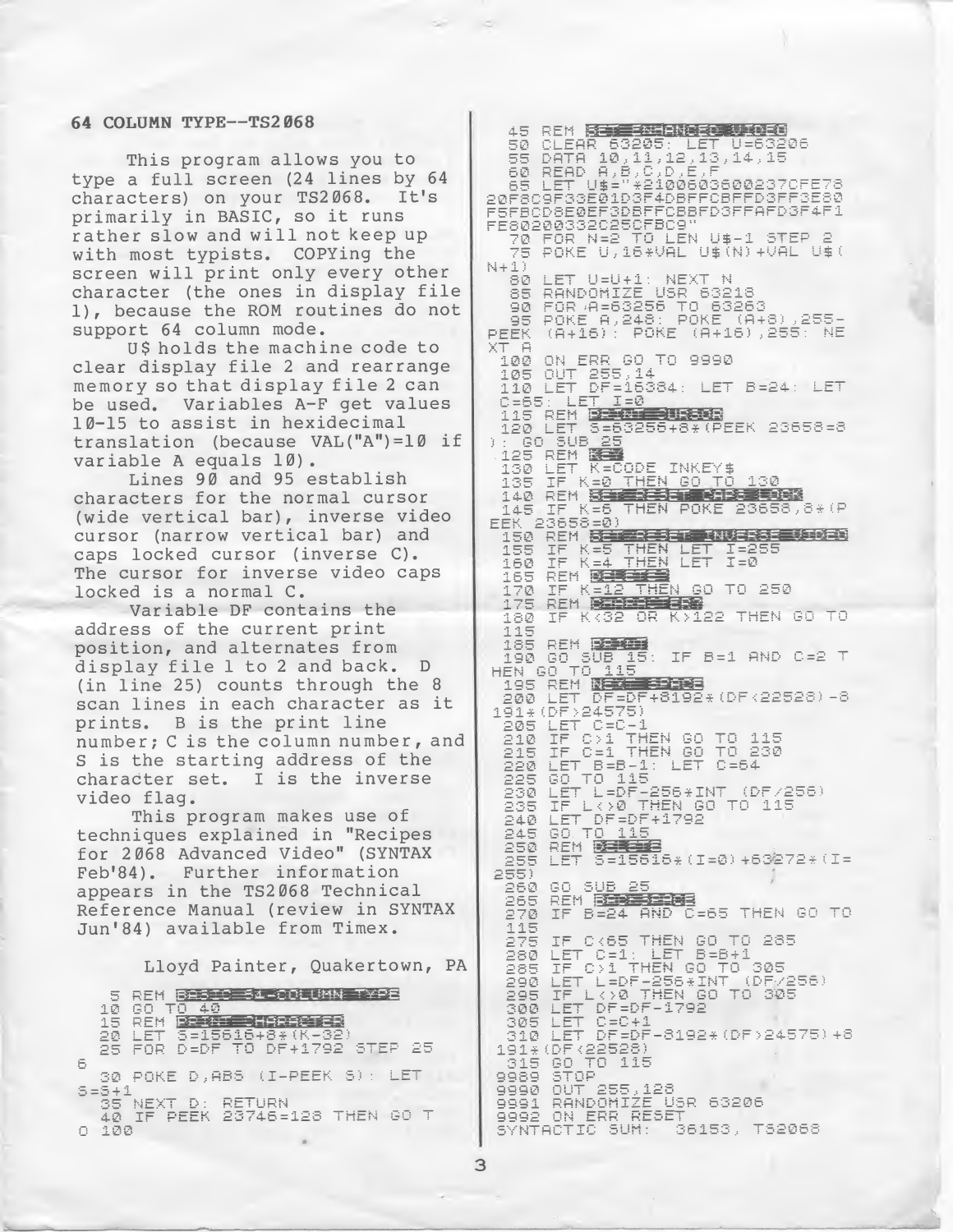#### STOP AUTORUNNING PROGRAMS--8K/1K

If you have programs which autoRUN after LOADing, and would like to examine or back up these programs, you have a problem: how to keep control of the machine. You need a LOAD that never RUNS.

To convince the ZX/TS machine not to RUN after LOADing, we CALL the LOAD routine in machine code. In normal operation, the operating system JPs (jumps) to the LOAD code: if we CALL, then after the LOAD it will return to our machine code calling routine. We can then JP to the STOP statement code, forcing the machine to STOP and give an error report.

You need to put the machine code LOAD routine out of the way in memory. If you store it in <sup>a</sup> REM statement, it will be wiped out when LOADing occurs. You can safely tuck this routine above RAMTOP or in an unused portion of a 64K RAM. To set RAMTOP, type:

POKE 16389,n POKE 16388,235 NEW

Where <sup>n</sup> depends on your RAM size, one of the following:

| <b>RAM</b> | <b>RAMTOP</b> | n   |
|------------|---------------|-----|
| 1K         | 17388         | 67  |
| 2K         | 18412         | 71  |
| 16K        | 32748         | 127 |
| 32K        | 49132         | 191 |
| 48K        | 65516         | 255 |
| 64K        | 65516         | 255 |
|            |               |     |

Now you're ready to input the machine code routine. This routine sets up the LOAD filename to be "" and calls the LOAD routine, then jumps to the STOP routine:

|             |          |         |    | Loc. Contents Mnemonics |                   |
|-------------|----------|---------|----|-------------------------|-------------------|
| ØØ          | 2A 14 40 |         |    | LD                      | $HL$ , $(E_LINE)$ |
| 03 22 16 40 |          |         |    |                         | LD (CH_ADD), HL   |
| 06 36 0B    |          |         |    |                         | $LD$ $(HL)$ , $"$ |
| Ø8          | 23       |         |    | <b>INC</b>              | HL                |
| 09          | 36 ØB    |         |    | LD                      | $(HL)$ , $H''$    |
| ØB          | 23       |         |    | INC                     | HL                |
| ØC          |          | 36 76   |    | LD                      | $(HL)$ , 76       |
| ØE          | CD       | 40      | Ø3 | CALL LOAD               |                   |
| 11          |          | $C3$ DC | OC | <b>JP</b>               | STOP              |

To enter this program, set RAMTOP, then type in the BASIC listing and RUN it. Input each of these numbers, one at a time (reading left to right):

042 020 064 034 022 064 054 011 035 054 011 035 054 118 205 064 003 195 220 012

Now delete line <sup>30</sup> and save the program on tape.

To LOAD a program without autoRUNning it, first set RAMTOP and LOAD this routine. Use GOTO 10 to move the routine above RAMTOP, then use the USR call that this routine tells you to LOAD the tape you don't want to autoRUN.

If all goes well, you should get an error report (STOP statement encountered) instead of having the program take off and RUN.

5 DIM D(20)<br>10 LET A=(PEEK 16389) \*256+(PEE 16388) K. 20 FOR X=1 TO 20<br>30 INPUT D(X)<br>40 POKE A+X,D(X)<br>50 NEXT X..... 60 PRINT "LOAD WITH RAND USR " SYNTACTIC SUM: 7656, 8K ROM

Karl Brendel, Hutchinson, KS

## HARDWARE REVIEW

| Product:  | Westridge 2050 Modem     |
|-----------|--------------------------|
| Machines: | ZX/TS, TS2068            |
| Price:    | \$119.00                 |
| From:     | Westridge Communications |
|           | Marina Del Rey, CA 90292 |
|           | 213/306-4103             |

This product would have been the TS2050 Modem if Timex had sold it. <sup>A</sup> suspected heat sensitivity problem has been checked out by Westridge and they have found no problem with their units.

MTERM/T, the software to make your computer into a simple terminal, comes on cassette with the modem. One side of the tape LOADS on TS2068s, the other side on ZX/TS machines. Our tape was difficult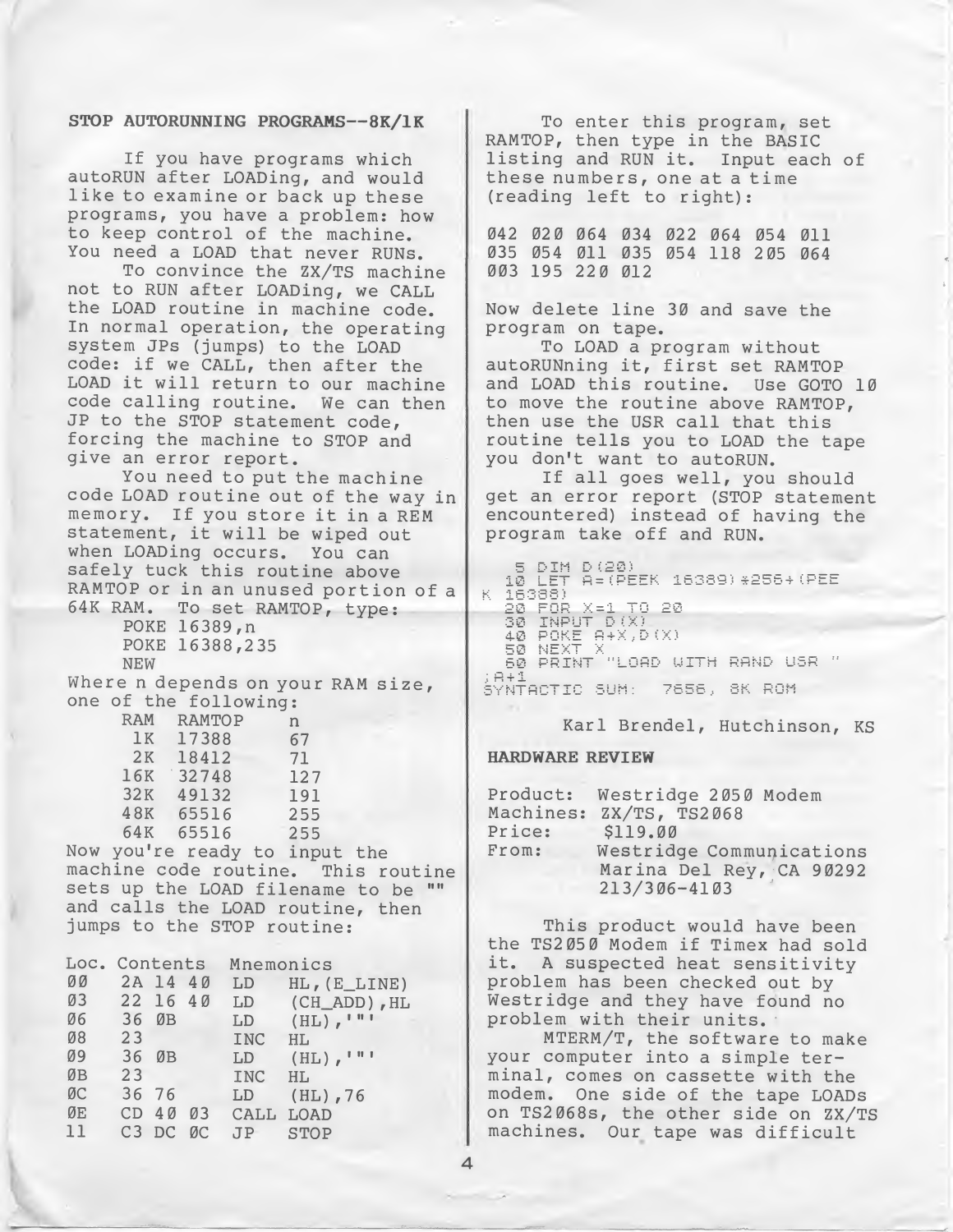to load on the TS2068. After a call to Westridge, I tried aligning the cassette heads to the MTERM/T tape and loading at a much lower than normal volume. This worked, and I saved the program on another tape (after realigning the tape heads to normal).

Westridge's modem can transmit and receive data at 300 baud, with odd, even, or no parity, 5, 6, 7, or <sup>8</sup> data bits, <sup>1</sup> or <sup>2</sup> stop bits, using full or half-duplex protocol. It can also pulse dial the phone line and will answer automatically after <sup>a</sup> few rings. Of course, it communicates using either answer or originate tones, depending on whether it called out or was called by another modem.

MTERM/T will allow you to type to the computer you connect to, to read what it sends back, and to<br>stop and print the screen. You stop and print the screen. cannot download or upload programs or data files, or save your trans-<br>actions on tape or in memory. You actions on tape or in memory. could write your own programs to do these tasks if the manual explained what ports the modem used; it does<br>not. Westridge says they do not Westridge says they do not know either. We have to wait for a smarter terminal program for these features.

In comparison to the Byte-Back modem for the ZX/TS, the <sup>2</sup> <sup>05</sup> 0's hardware offers more features. Unfortunately, the software included with the 2050 doesn't capitalize on these features. Byte-Back's modem for the ZX/TS can up and download programs (if they are stored in an approriate format on the remote computer), can save your session in RAM to review it or SAVE it to tape, and can even send <sup>a</sup> pause character to the remote computer and COPY each screen as it comes in. It comes with complete documentation, including schematic diagram and port usage. These features are truly useful.

This comparison does not apply to the Byte-Back modem for the TS2068; we have not seen it yet.

#### HARDWARE REVIEW

| Machines: ZX/TS | Product: AERCO FD-ZX Floppy Disk |
|-----------------|----------------------------------|
| Price:          | Interface \$179.00               |
|                 | Disk Drive \$189.00              |
|                 | Cable & PS \$79.00+\$4 P&H       |
| From:           | <b>AERCO</b>                     |
|                 | POB 18093                        |
|                 | Austin, TX 78760<br>512/331-0719 |

If you value your time and would like to eliminate waiting <sup>6</sup> minutes for a program to LOAD, a floppy disk drive may answer your needs. AERCO's FD-ZX, while not inexpensive, satisfies my needs for fast mass storage.

Floppy diskettes come in various sizes. They are thin mylar disks impregnated with iron oxide, just like the recording medium on cassette tapes. Magnetic heads in the disk drive record and play back<br>data, like cassette players. But data, like cassette players. in a floppy disk drive, the diskette rotates at a constant 300 RPM and the recording head can position itself (under computer control) to many different tracks on the diskette. Each track is circular and concentric with all the other tracks. An entire diskette can be searched for a program in a few seconds.

AERCO's disk system consists of three major components:<br>1. Interface board. This

1. Interface board. professionally designed circuit board contains a 2716 EPRQM chip containing the disk operating system, a 1797-02 floppy disk controller IC, and a number of<br>smaller interfacing chips. It smaller interfacing chips. mounts on a special ribbon connector to the expansion bus of the ZX/TS. It provides <sup>a</sup> <sup>34</sup> pin edge-card connector for connecting the disk drive(s). Up to <sup>4</sup> drives may be run from this board.

2. Disk drive. I purchased a Pertec FD-250 drive, which handles <sup>35</sup> tracks per side. It can store almost 1/4 megabyte per side.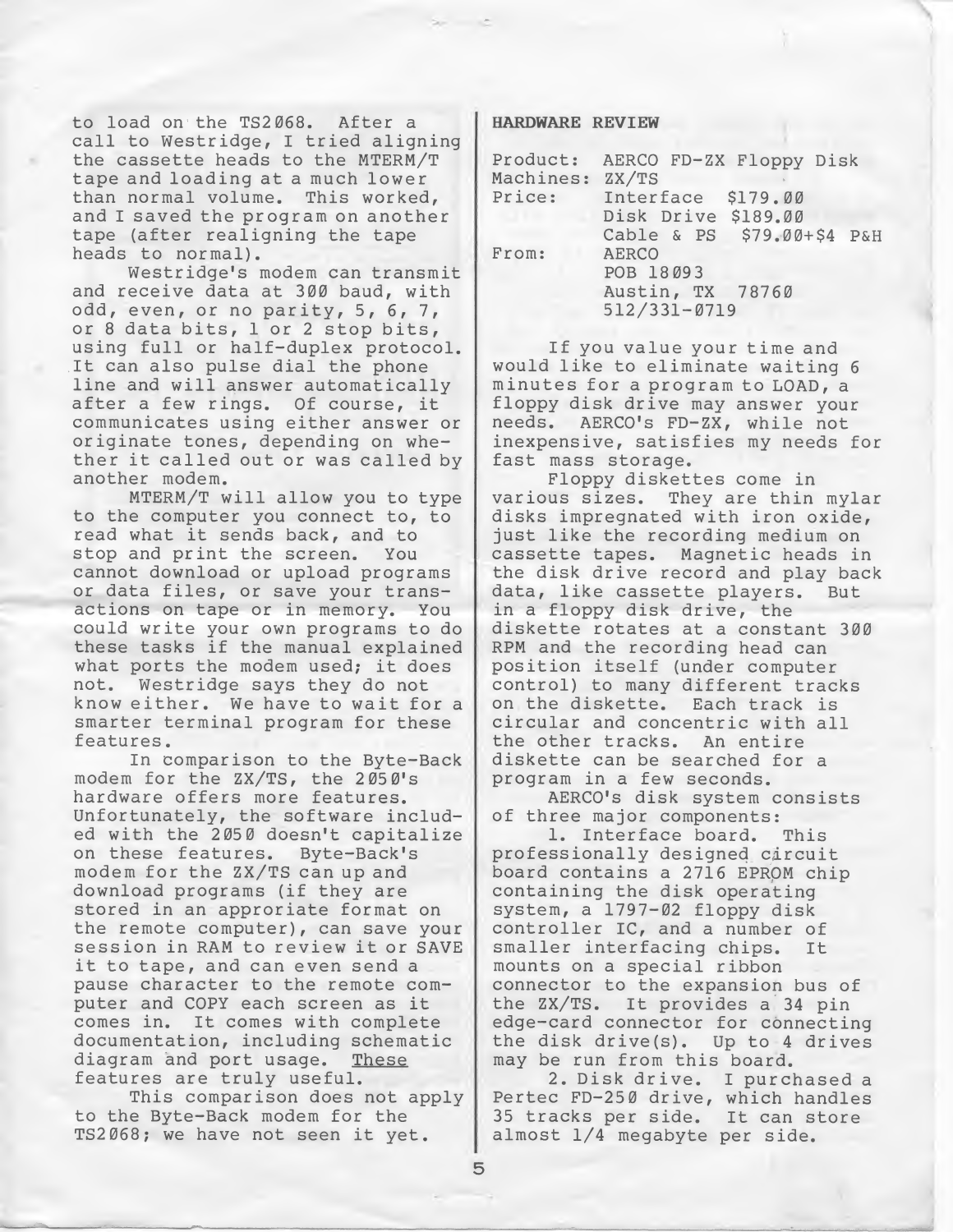Pertec no longer manufactures disk drives, so you may want to get a different brand.

3. Power supply. Supplies 12V at <sup>2</sup> Amps and 5V at <sup>1</sup> Amp. AERCO supplies cables for the drive with the power supply. You could make up your own cable from parts if you already have a power supply to use.

AERCO provides a somewhat sketchy 10 page operating manual, but it suffices to get you up and running. After <sup>a</sup> brief discussion of disk theory it presents <sup>a</sup> stepby-step installation procedure. It says how to power up, insert the DOS disk and execute a USR call to bring the system up. In a scant <sup>2</sup> seconds you'll get AERCO's 16K or 64K DOS Menu.

This will allow you to format blank disks (you have to do this before storing programs or data on them), LOAD one of sixteen 16K programs into memory, rename programs on disk, copy disk to disk (if you have two drives), and a few miscellaneous utilities. To SAVE <sup>a</sup> program, you must break the program (or add an extra line) and execute a USR call to the "page" on which you want to SAVE the program. I leave DOS on page <sup>1</sup> of all my disks and store 15 other programs on the<br>disk. Any of these can be called Any of these can be called from DOS by selecting the page number from sub menu, or they may be LOADed directly with <sup>a</sup> USR call.

You can save up to six 64K programs on one disk, select single or double density recording (single more reliable; double more data). In some cases, the buffer used for double density recording (which is twice as long as the buffer for single density) may intrude into the variables area of your program.

Despite its advantages, the AERCO system has some disadvantages you should know about. You must use USR calls to store and retrieve programs. SAVE and LOAD would have been easier to work with. It's too easy to use the wrong USR routine and write over the disk when you



#### meant to read.

Addresses of some of the EPROM disk routines appear in the documentation, but not elaborated upon enough for the average user. The section on 64K programs seemed to indicate that they can be written to disk, but only 16K might be retrieved. AERCO says up to 52K will be retrieved, all the way up to E\_LINE.

You can only store 16 programs (up to 16K each) on a disk, regardless of program length. Even a IK program takes up 16K disk space.

This unit is an excellent value for those of us committed to our ZX systems. It's fast, reliable, and reasonably easy to use. Better documentation and a more versatile operating system would have been a plus, but even as is,<br>the FD-ZX fits the bill. [Editors the FD-ZX fits the bill. Note: AERCO no longer offers the Pertec drive, and instead now sells an equivalent Panasonic drive for  $$210 + $6$  P&H.]

P. J. Donnelly, Centerport, NY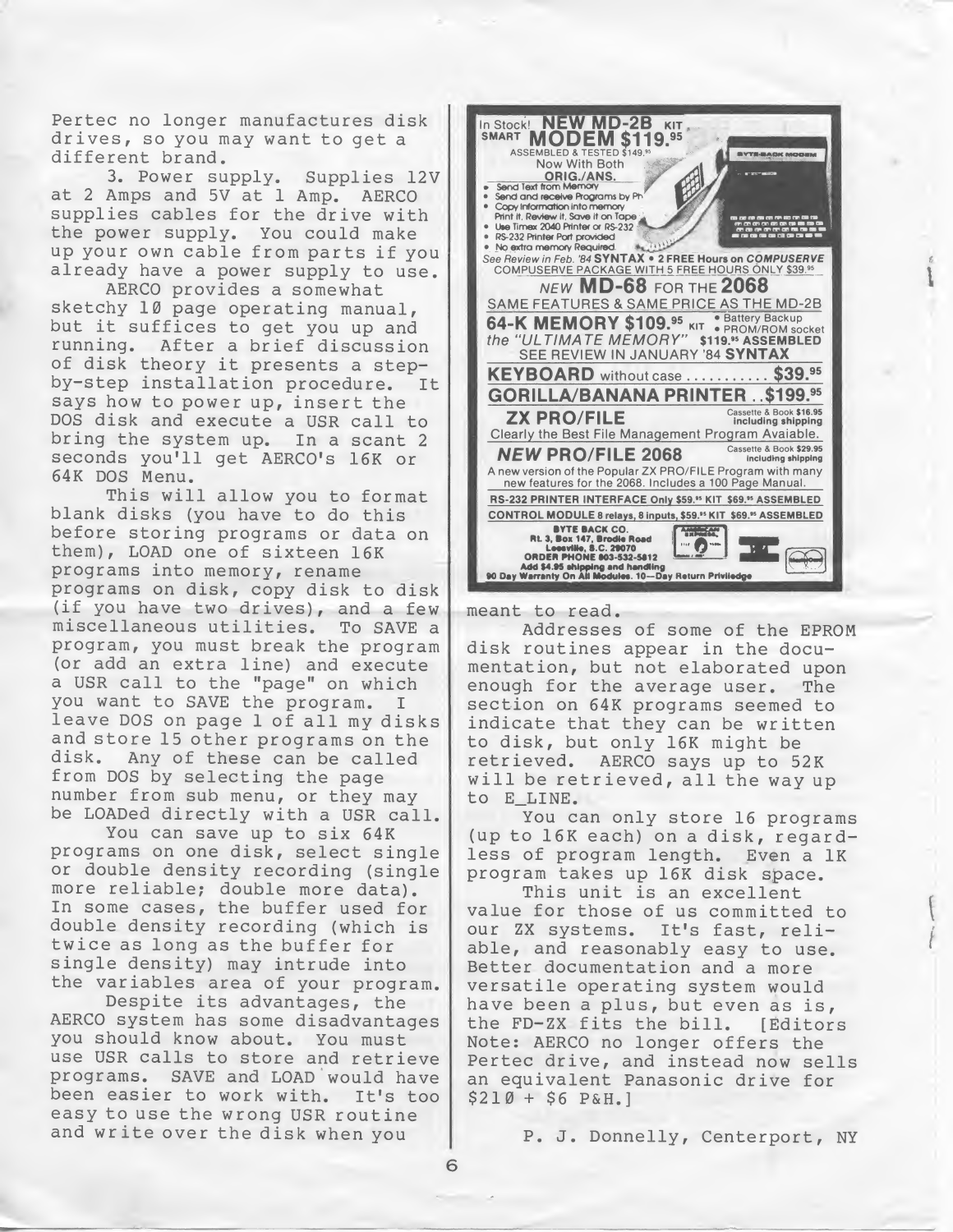#### DEAR EDITOR:

I recently wrote asking for help in using FIRSTLOADER [SYNTAX Dec'83]. You were kind enough to reply with an extensive list of things to try, however, they involved recreation of the tapes on the ZX81 and use of the Winky Board. I had no desire for recreation and my Winky has never been of any use, so since the coding was correct as published, I returned to my efforts to use FIRSTLOADER.

Although you mention that correct volume setting on the recorder is important, you may not realize how important it really is. I found that within one division of the volume control I encountered four different conditions:

- 1. Too low: no data transferred. 2. Slightly low: garbarge in translated program.
- 3. Just right: Translates OK.
- 4. Slightly high: System crashes and screen whites out.

Digging out my cleanest tapes and working from too low volume through slightly low, I finally reached the "just right" condition and translated the three tapes I<br>wanted. Thanks for your help. Thanks for your help.

John Harkreader, Jacksonville, FL

I've just received a copy of the review of HOT Z-2 068 in your May issue. Many thanks.

The reason you cannot run code in read mode is that the program wouldn't know where to start running. Assigning the start address to the top of the screen would be unnecessarily restrictive. So a monomodal HOT <sup>Z</sup> would have to be based on the write (cursor-active) mode. That would be rather like having a bare wire to the power supply. The possibility of serious<br>error would be constant. The error would be constant. reason for the separation of the write modes is an attempt to "engage brain before entering this command", rather than a result of

more commands than keys. As one of the world's most experienced users of HOT Z, <sup>I</sup> still believe this modality cuts my entry errors by about half. The single-stepper is really only a mode because I don't have enough screen for the register values. On a wider screen I would get rid of it.

My reason for using the BASIC key names was just that they are on all the machines, and everbody probably knows how to access them by name. Writing them out as symbol-shift-this-or-the-other is a reasonable alternative, but a more awkward format. <sup>A</sup> keyboard overlay would be nice, with real command names, and if volume ever became<br>considerable I would do one. It considerable I would do one. hasn't however.

Extra benefits of this modal system is that HOT <sup>Z</sup> provides <sup>a</sup> ready command processor for the user's routines, and the fact that any key can be reassigned any command. As for the maze of keystrokes, HOT <sup>Z</sup> generally requires <sup>3</sup> or <sup>4</sup> less than IBM Debug for the same command, as <sup>a</sup> result of the active cursor.

<sup>I</sup> did hope the command lists would make it easy for the expert user, but there were a couple of omissions in that first edition. At least <sup>95</sup> percent of my users are learners, and I think I could not sin too much on the side of explanation first.

No sour grapes intended by these remarks. It was a good and<br>useful review. I just wanted to I just wanted to remark that I've thought about the issues you brought up.

Ray J. Kingsley, Sante Fe, NM

Lest anyone get the wrong idea, Ray's letter is <sup>a</sup> reply to <sup>a</sup> very favorable review of his program, HOT Z-2068. He addressed all the criticisms I made in my review. Most are a matter of taste. HOT <sup>Z</sup> has been and is one of the best MC packages for TS computers.-EO

7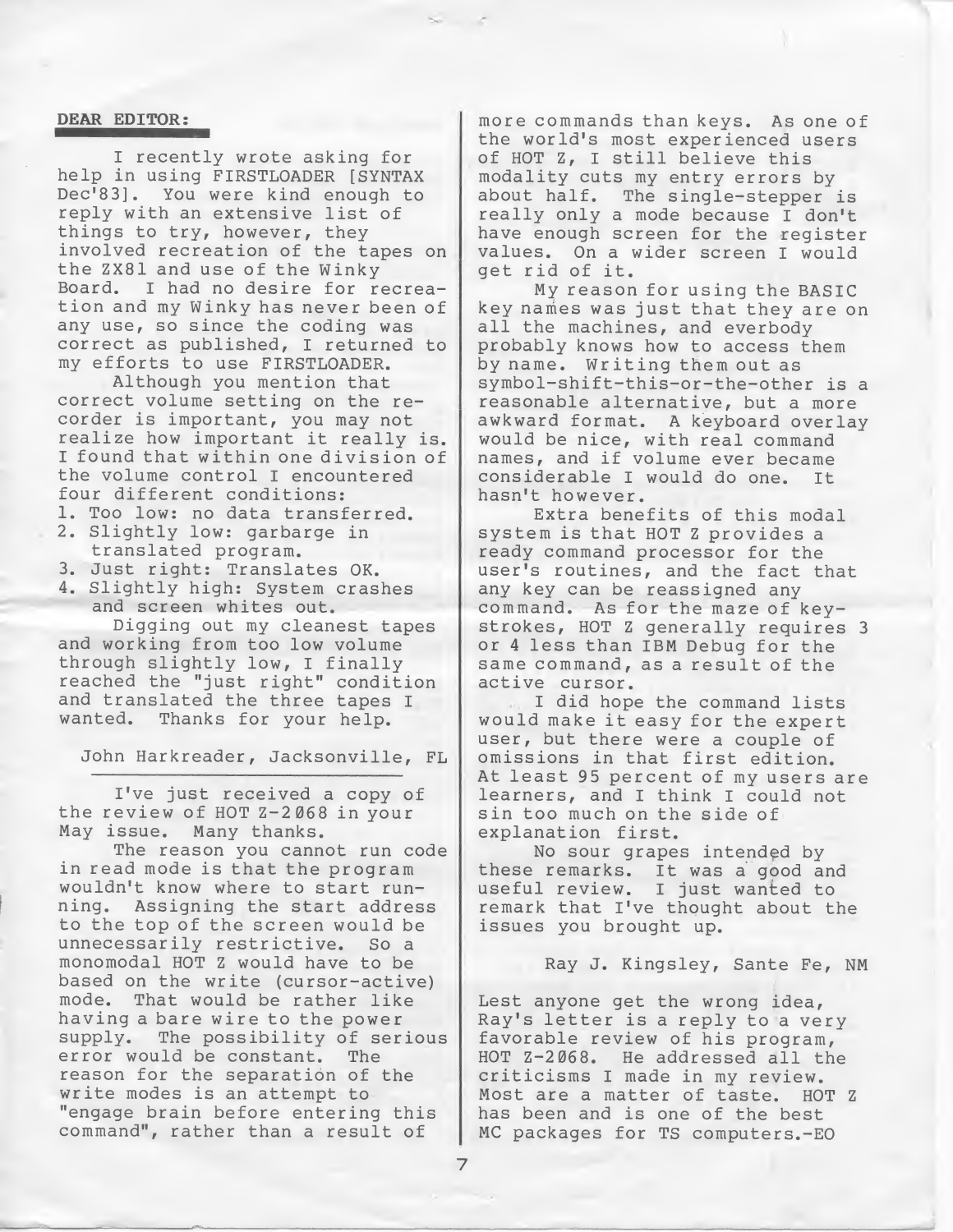I would like to know if you | HARDWARE REVIEW have any information about Timex<br>Sinclair User. I have not recei I have not received a copy from them since December 1983. In March, I got <sup>a</sup> letter telling me they were reorganizing. Since then nothing.

Michael L. Miller, Peoria, IL

Timex Sinclair User was purchased by Computer Communications Inc., Camden, ME. Expect to receive an offer for fulfillment with another magazine in the near future.

Received my first issue of SYNTAX and was pleased. I would like to obtain <sup>a</sup> listing of the complete disassembly of the ROM used in the TS2068. I am willing to purchase at a reasonable rate.

Gerald McKouen, Lansing, MI

Zebra Systems, 78-06 Jamaica Ave., Woodhaven, NY 11421 212/296-2835 sells The Complete Spectrum ROM Disassembly (ISBN: 0-86161-116-0). This book is not a disassembly of the TS2068 ROM, but rather the ROM in the Spectrum, the UK version of the TS2068. The TS2068 ROM contains changed code, and code in different positions. Coupled with the TS2068 Technical Manual (see review in SYNTAX Jun'84) and a disassembler/debugger like HOT <sup>Z</sup> (see review in SYNTAX May'84), you have nearly enough information to figure out how to use anything in the ROM. Expect to hunt around to find what you need in the ROM.

<sup>A</sup> short note to say thanks! Though at some times some of the articles and programs are beyond my understanding, I'd hate to think where I'd be without my monthly copy of Syntax! I've written a number of vendors as <sup>a</sup> result of your listing and ordered over \$300 worth of programs last month!

| Product: Speedload | Intercomputer                        |
|--------------------|--------------------------------------|
| Machines: ZX/TS    | 358 Chestnut Hill Ave.               |
| From:              | Boston, MA 02146                     |
| Price:             | 617/738-5310<br>$$59.95 + $4.50$ P&H |

Loading and saving ZX/TS programs frustrates me. I sometimes have to adjust the controls on my recorder for 45 minutes just to load a seven minute program. I tried software packages that purport to ease and/or speed up the process: to no avail.

Finally I discovered Speedload. It works exactly as<br>advertised. For less than \$60 For less than \$60 you get guaranteed performance almost identical to a \$500 disk system. Speedload consists of an EPROM, attractively packaged with a ribbon cable to connect to your ZX/TS, and bus extension for your peripherals.

Since using Speedload I have not missed a single save or load. 16K programs save about 30 seconds. Existing programs can be loaded and<br>then saved through Speedload. You then saved through Speedload. call Speedload via one of three USR<br>calls: one for LOAD, one for SAVE. one for LOAD, one for SAVE, and one for verify.

Intercomputer advertising and documentation refers to the TS1500 almost exclusively, although it works on all ZX/TS machines.

After loading, all programs emerge in FAST mode. If you want SLOW, you should put it in your program at the beginning.

Programs designed to autoRUN do not start automatically under Speedload. You need to type an appropriate GOTO command.

Memotech's Memotext and Spreadsheet will not go into PRINT mode with Speedload connected. When I use these two programs and anticipate printing output, I disconnect Speedload.

Dan Townsend, Germantown, TN Gerd Grombacher, Sierra Vista, AZ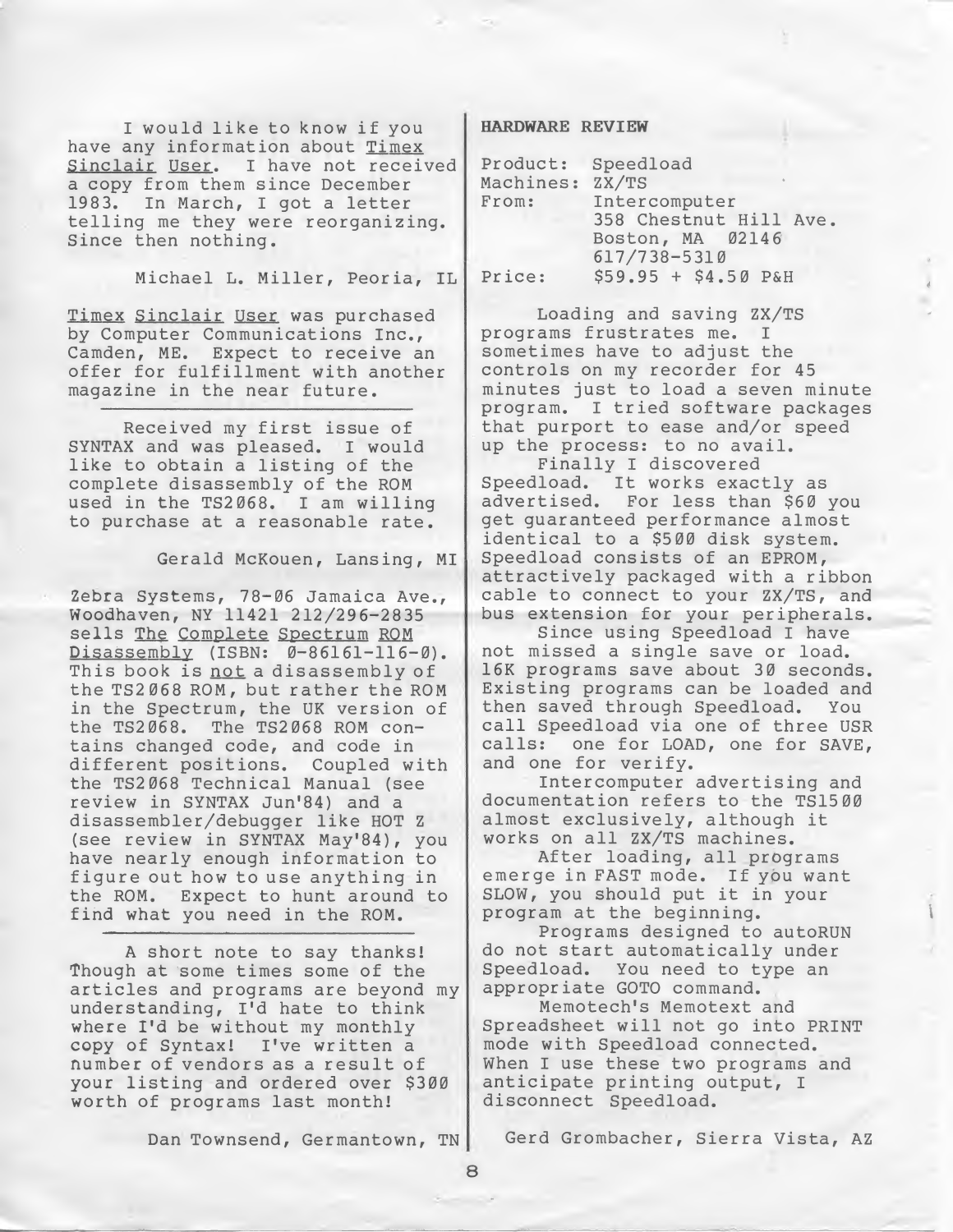#### HARDWARE REVIEW

|        | Product: Game Changer Interface |
|--------|---------------------------------|
|        | Machines: ZX/TS and Atari 2600  |
| Price: | $$125.00 + $5$ P&H              |
| From:  | Huron Valley Research           |
|        | POB 732                         |
|        | Highland, MI 48031              |

Clever hardware construction, both mechanical and electronic, and a solid comprehension of both 6502 (the Atari 2600 CPU) and Z80 programming combine to produce the very powerful "Game Changer Interface". This unit crossconnects your Atari 2600 VCS and TS1000, allowing either to take control of whole blocks of shared memory. That "shared" memory includes the ROM inside the Atari game cartridge, and shadow copies of that ROM in the TS1000 RAM. Using this system, you can download ROM games to your ZX/TS, disassemble the 6502 machine code, vary the game (or create <sup>a</sup> new one), and upload back to the 2600 to play the game.

Physically, the system consists of two double-sided platedthrough PC boards, professionally constructed. The mother board plugs into the back of the ZX/TS and connects via ribbon cable to the Atari VCS adapter board, which plugs into the VCS cartridge slot. <sup>A</sup> cartridge can plug onto the back of the adapter board.

Huron Valley's mother board contains <sup>4</sup> HM6116S (2K Static RAMs) and uses some ingenious coding to remap internal RAM above their own 8K, for a total of 10K RAM in an<br>unexpanded TS1000. The 4K above unexpanded TS1000. RAMTOP contains the actual VCS ROM image. This information moves to a <sup>0</sup> REM statement for manipulation by the ZX/TS machine; game execution can be accomplished by transferring the game code to the bottom of RAM and controlling the ZX/TS bus.

Menu driven software, supplied on cassette, includes two programs in BASIC and MC which download the

cartridges (one for 2K and 4K games, one for 8K games), and a 6502 assembler and disassembler (to change the games). This feature comes in handy when you wish Atari had given you "just one more ship."

This system works very well and even comes with high quality TV cables and a <sup>3</sup> way switch box for your TV set. You need that switch box, unless you use two sets, to switch back and forth between the VCS and the ZX/TS. I installed an extra RAM chip on the interface for an AERCO disk buffer and found the system completely compatible with the disk drive. With this combination I can download, save or retrieve any program in seconds.

If you don't have <sup>a</sup> disk drive, however, things can slow down <sup>a</sup> bit. 8K game cartridges download into 10K BASIC programs, and we all know how long they take to load from tape. After you make or modify a game, you may want to have an EPROM burned. Since the system uses BUSRQ, dynamic RAMs (like those in 16K RAMpaks) will not work with it. Hunter's ROM board, populated with 6116s, should work if everything decodes address line completely.

<sup>I</sup> had very little trouble loading the programs. The menus are simple and the documentation is Spartan. It consists of 7 photocopied typewritten pages, including an installation sketch and <sup>a</sup> handdrawn schematic, important memory map locations, and operating instructions. Perhaps the only flaw in an otherwise superb system, is the documentation.

Overall, while less than perfect documentation usually causes me to think twice, I rate the Game Changer highly. It is exceptionally powerful and well designed, and can provide the ultimate in inexpensive game play and design, for a total of less than \$175 (including the price of the ZX/TS).

P. J. Donnelly, Centerport, NY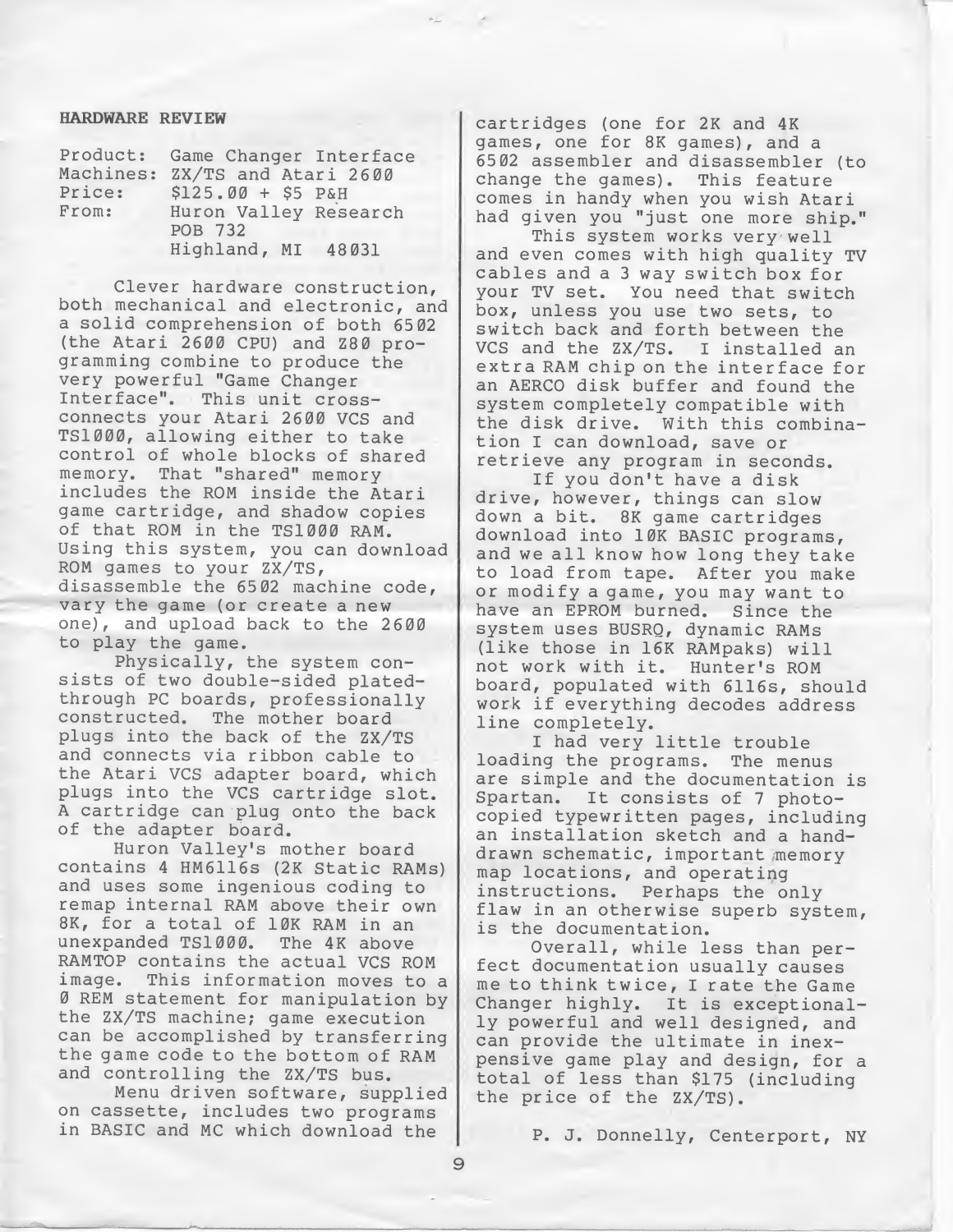#### SOFTWARE REVIEW

| Program:<br>Machines: | Integer BASIC Compiler<br><b>TS2068</b> |
|-----------------------|-----------------------------------------|
| Form:                 | Cassette                                |
| RAM Req:              | 48K                                     |
| Listing:              | No.                                     |
| Listable: Yes         |                                         |
| Lanquage:             | <b>BASIC</b>                            |
| Display:              | Poor                                    |
| Author:               | John Richard Coffey                     |
| From:                 | JRC Software                            |
|                       | POB 448                                 |
|                       | Scottsburg, IN 47170                    |
|                       | 812/752-6071                            |
| Price:                | \$24.95 with Z80 Assembler              |
|                       |                                         |

If you have lots of experience programming in languages that don't tell you about errors, JRC has <sup>a</sup> BASIC compiler that you may be able to use. But don't expect it to hold your hand.

JRC's idea was to write a language that looked like a subset of BASIC, but ran closer to machine code speed. Many simple routines in machine code can be written in <sup>a</sup> simple BASIC and then translated to machine code by the compiler. The speed enhancement is impressive: JRC's compiled code runs about 100 times faster than interpreted BASIC. Unfortunately, if you think you can just compile your existing programs, you're wrong.

JRC Compiled BASIC supports only a small subset of TS2068 BASIC. Variables may only range from <sup>A</sup> to Z, single letter only. Numbers may range from Ø to 65536. No FOR loops, no INPUT statement, no joystick access, etc. In total, JRC lists <sup>35</sup> specific limitations (things you may do in TS2068 BASIC but not in the compiler), not including statements and commands wholly unsupported. Of course, you could write code to get around most of these limitations, and it would probably run at reasonable speed, but the documentation for the compiler makes it difficult to know at a glance what's allowed.

If you have <sup>a</sup> need for writing

fast code that doesn't need alot of the power of BASIC, this compiler may be just the ticket. BASIC code typically runs after less debugging than a comparable assembly language program, since the commands do so much more each. Machine code generated by JRC's compiler will usually run completely without ROM support (of course, if it prints to the screen, it uses <sup>a</sup> ROM routine). You can specify where the machine code should be stored, and need not preserve the source code once you have a working program. You can save compiled code on cassette.

I wrote <sup>a</sup> small test program that generates random points and blackens them on the screen. <sup>A</sup> listing appears below.

After running for <sup>a</sup> while, it stopped with an Out of Memory error. This program shouldn't consume memory at all: it uses two variables and keeps reusing them. This bug must be in the compiler.

Valid statements and commands in JRC Compiled BASIC include PRINT (including AT, BRIGHT, INK, PAPER, INVERSE, OVER, STR\$ (only after PRINT), and TAB), BEEP, BORDER, CHR\$, CLS, CODE (one char, argument only), COPY, DIM (to specify length of strings only), GOTO and GOSUB (constant line numbers only), IF (with a minimum of possible expressions), INKEY\$, LET, LPRINT, OUT, PAUSE, PEEK, PLOT, POINT, POKE, REM, RETURN, RND\*65536 (always returns between <sup>0</sup> and 65535), SOUND, and STOP. You can also use  $+$ , - (but not unary, and no negative numbers),  $*,$   $/$ ,  $=$ ,  $\langle$ , <>, OR, and AND.

If this list contains the functions you need, and you are an experienced programmer (preferably with knowledge of machine code), you might be happy with JRC's compiler. Otherwise, beware!

<sup>10</sup> LET X=RND\*65536/256-1<br>20 LET Y=RND\*65536/512<br>30 PLOT X,y<br>40 GO TO 10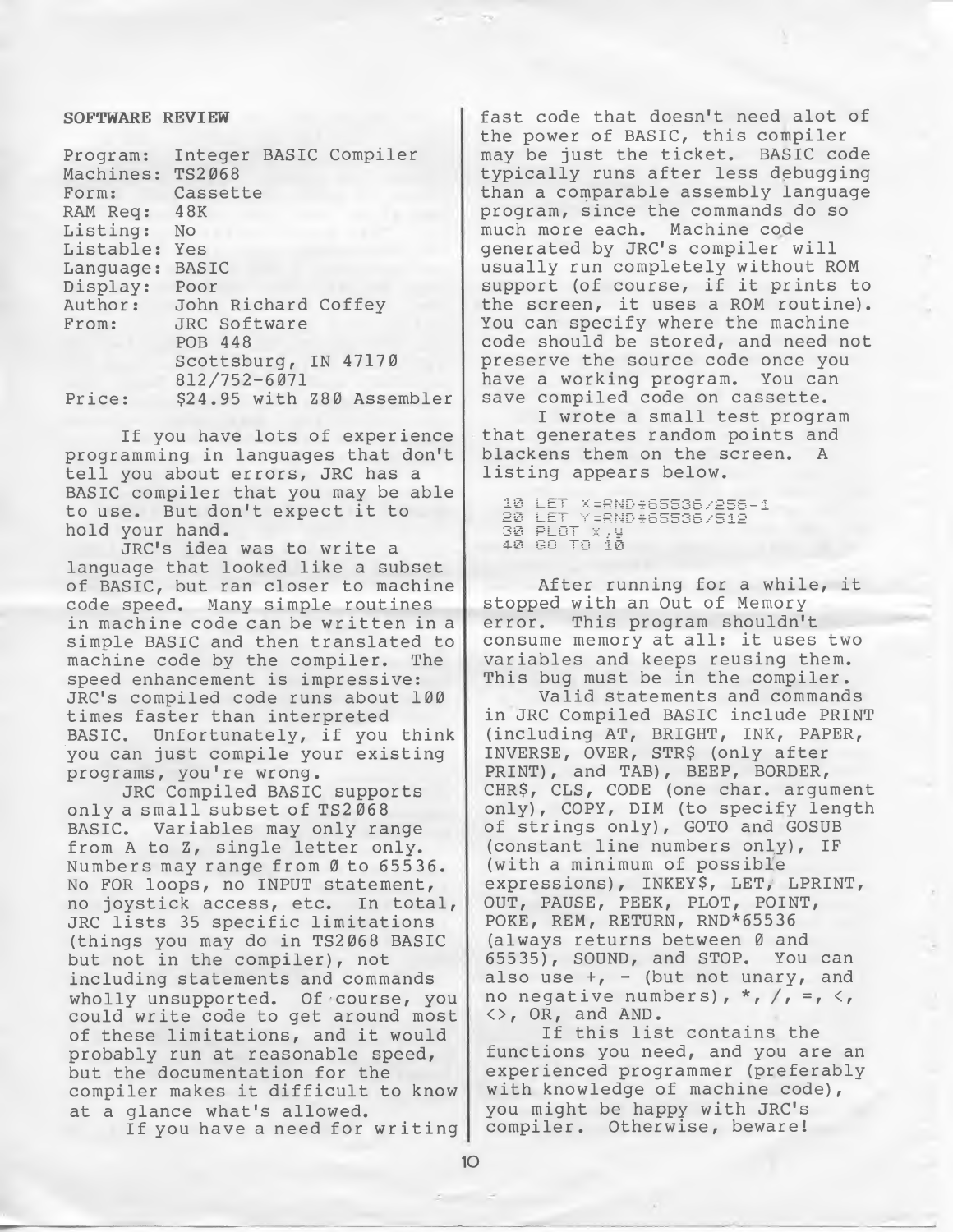SYNTAX is published monthly by <sup>a</sup> whollyowned subsidiary of The Harvard Group.

Syntax ZX80, Inc. RD 2, Box 457, Harvard, MA 01451. Telephone 617/456-3661. 12 issues, \$48. Single issue, \$5.

Publisher: Kirtland H. Olson Editor: Eric K. Olson Consulting Editor: Ann L. Zevnik Technical Consultant: Kirtland H. Olson

© Syntax ZX80, Inc., 1984. All rights reserved. Photocopying prohibited. ISSN 0273-2696

#### OUR POLICY ON CONTRIBUTED MATERIAL

SYNTAX invites you to express opinions related to any Sinclair or Timex com puter or peripheral, or the newsletter. We will print, as space allows, letters discussing items of general interest. Of course we reserve the right to edit letters to a suitable length and to refuse publication of any material.

We welcome program listings for all levels of expertise, written in either Sinclair BASIC or Z80 machine code. Programs can be for any fun or useful purpose. We will test run each one before publishing it, but we will not debug programs; please send only workable listings. Ptograms submitted on cassette can be tested more quickly and with less chance of error.

In return for your listing, we will pay you a token fee of \$2.00 per program we use. This payment gives us the nonexclusive right to use that program in any form, world-wide. This means you can still use it, sell it, or give it away, and so can we.

We will consider submissions of news and hardware or software reviews. Please keep articles short (350-400 words). Again, we reserve the right to edit accepted articles to suitable length. We will pay 7 cents per 6 characters, including spaces and punctuation, for accepted articles.

When you send in articles for possible publication in SYNTAX, please include the following information:

# Fill out the coupon below and mail to: SYNTAX, RD 2, Box 457, Harvard, MA 01451

| • How to operate the program, including what to input if it does not contain<br>prompts.                                                                                                                                                                                                                                                                                                                                                                                                                                                                                                                                                                                         | $L_{\bullet}A_{\bullet}$ $\left\langle$ $A$ $\right\rangle$ $\left\langle$ $9004\right\rangle$                                                                                            |
|----------------------------------------------------------------------------------------------------------------------------------------------------------------------------------------------------------------------------------------------------------------------------------------------------------------------------------------------------------------------------------------------------------------------------------------------------------------------------------------------------------------------------------------------------------------------------------------------------------------------------------------------------------------------------------|-------------------------------------------------------------------------------------------------------------------------------------------------------------------------------------------|
| · Whether you can run the program over again and how.<br>· How to exit the program.<br>· The Syntactic Sum (program published in June 81;<br>send SASE for a free copy).<br>• What RAM size program requires.<br>• What ROM program uses (8K, 2068, Spectrum).<br>• For MC programs, what addresses must change to relocate the code and what<br>ROM calls are used.<br>We pay for this explanatory text at the same rate as we pay for articles in addi-<br>tion to payment for the program itself.<br>If you want us to return your original program listing or article, please include<br>a self-addressed, stamped envelope. Otherwise, we cannot return submitted material. | SYNTAX BA<br>You can get<br>every printe<br>expertise. I<br>ZX81/TS1000<br>it do your b<br>Works II tod<br>on the back                                                                    |
| Fill out the coupon below and mail to: SYNTAX, RD 2, Box 457, Harvard, MA 01451                                                                                                                                                                                                                                                                                                                                                                                                                                                                                                                                                                                                  |                                                                                                                                                                                           |
| $\Box$ My check is enclosed. $\Box$ Please charge my $\Box$ VISA<br>Make checks Payable to: $\square$ Diner's Club $\square$ Mastercard<br>SYNTAX ZX80, Inc.<br>$\Box$ American Express $\Box$ Access<br>$\Box$ Carte Blanche $\Box$ Barclaycard                                                                                                                                                                                                                                                                                                                                                                                                                                 | YES! Please send me:<br>$\Box$ The Combination II<br>Winter 82-Summer<br>The Catch-up II (S'                                                                                              |
| Account number                                                                                                                                                                                                                                                                                                                                                                                                                                                                                                                                                                                                                                                                   | 82-Summer 83, plus                                                                                                                                                                        |
| Name experience and the second contract of the second contract of the second contract of the second contract of the second contract of the second contract of the second contract of the second contract of the second contrac<br>Phone: Day $(\_\_\_\_)$ Evening $(\_\_\_)$<br>$\Box$ My subscription number is: $\Box$                                                                                                                                                                                                                                                                                                                                                         | <b>THE WORKS II (S</b><br>П.<br>82-Summer 83, plus<br>$\Box$ 12 issues of SYNTA<br>$\Box$ 3 issues of Syntax Q<br>$\Box$ 1 issue Syntax Quart<br>$\Box$ Summer 83<br>$\Box$ 1 Binder<br>T |
| $\Box$ This is a new subscription                                                                                                                                                                                                                                                                                                                                                                                                                                                                                                                                                                                                                                                | These offers expire<br>11                                                                                                                                                                 |
|                                                                                                                                                                                                                                                                                                                                                                                                                                                                                                                                                                                                                                                                                  |                                                                                                                                                                                           |

#### CLASSIFIED ADS

Reach thousands of ZX/TS users—for just \$9/line! Send your typed copy (35 characters per line) with check or MO to reach us by the 15th to be published in the next issue exactly as typed. No fractions or cent<br>symbols. Include your phone No Include your phone No. SYNTAX Classified RD <sup>2</sup> Box 457, Harvard, MA 01451

PRO/FILE UPDATES: the newsletter for ZX PRO/FILE owners. Get mods, enhancements, and explanations as they occur for \$9.95/yr. Get the PRO/FILE program for \$16.95<br>On AERCO disk \$39.95 On AERCO disk \$39.95<br>
<u>New</u> PRO/FILE 2068 \$29.95 New PRO/FILE 2068 VISA/MC welcome-call (603) 586-7734 Tom Woods Box 64 Jefferson, NH 06583

ZX-PRO/FILE-CARTRIDGE--\$39.95 The #1 Timex database manager plus: QUICKLOAD-saves/loads <sup>a</sup> 16K file in 30 sec! Stores 1 MEGABYTE on 1 tape Next best thing to a disk...with <sup>59</sup> pg. manual. Send 39.95 <sup>+</sup> 4.00 sh to ROMPAK 8206 Blackburn Ave. L.A. CA 90048 Send SASE for catalog

SYNTAX BACK ISSUES AVAILABLE You can get every issue of SYNTAX every printed: over <sup>3</sup> years of expertise. Learn what makes the ZX81/TS1000 tick, and how to make it do your bidding. Order The Works II today! See our order form on the back cover of this issue.

s7/84 YES! Please send me:  $(13$  issues of SYNTAX and SQ Ey OCCU TOT \$9.99/YF.<br>
WERENCO disk \$39.9<br>
AERCO disk \$39.9<br>
WERENCO disk \$39.9<br>
SA/MC welcome-call (603) 586-773<br>
m Woods Box 64 Jefferson, NH 0658<br>
<u>ZX-PRO/FILE-CARTRIDGE--S39.95</u><br>
m Woods Box 64 Jefferson, NH 0658<br>
<u>ZX-</u>  $YNTAX Jan. 82-Jan. 84, SQ Winter  
binder)$  $\frac{ZX=PRO/FILE-CARTRIDGE--S39.95}{215120AD-saves/loadsa}$  and  $\frac{2X}{21512}$  in the sect Stores 1 MEGABYTE on 1 tap<br>
xt best thing to a disk...with 5<br>
. wat best thing to a disk...with 5<br>
. manual. Send 39.95 + 4.00 sh t<br>
ROMPAK 8206 Blackbur YNTAX Nov. 80-Dec. 83, SO Winter xt best thing to a disk...with 5<br>. manual. Send 39.95 + 4.00 sh t<br>ROMPAK 8206 Blackburn Ave.<br>A. CA 90048 Send SASE for cataloo<br>SYNTAX BACK ISSUES AVAILABLE<br>u can get every issue of SYNTAX<br>perty printed: over 3 years of<br>per Bridge Control and the Catch of Synchron States of Synchron States of All Timex database manager plus<br>  $\frac{ZX-PRO/FLLE-CARTIDGE--S39.95}{E+1. Timex database manager plus  
\nICKLOAD=saves/loads a 16K file i  
\nsee cl: Scores 1 MEGABYTE on 1 tape  
\nat best thing to a disk...with 5  
\n. manual, Send 39.95 + 4.00 sh t  
\n. COMPAR 820$ uarterly (Winter 82-Summer 83) . . \$25  $1$ erly  $\Box$  Winter 82  $\Box$  Spring 83 Cocur for \$9.95/yr.<br>
ERCO/FILE program for \$16.9<br>
ERCO disk<br>
PRO/FILE 2068<br>
PRO/FILE 2068<br>
(39.9<br>
/MO welcome-call (603) 586-773<br>
Woods Box 64 Jefferson, NH 0658<br>
X-PRO/FILE-CARTRIDGE--S39.95<br>
#1 Timex database manager plu The Catch-up II (SYNTAX Jan. 82-Jan. 84, SQ Winter<br>
32-Summer 83, plus binder)<br>
1977<br>
THE WORKS II (SYNTAX Nov. 80-Dec. 83, SQ Winter<br>
597<br>
12 issues of SYNTAX<br>
13 issues of SYNTAX<br>
13 issues of Syntax Quarterly (Winter 8 elephone orders call

617-456-3661

#### $8/15/84$  — SUBSCRIBE NOW.